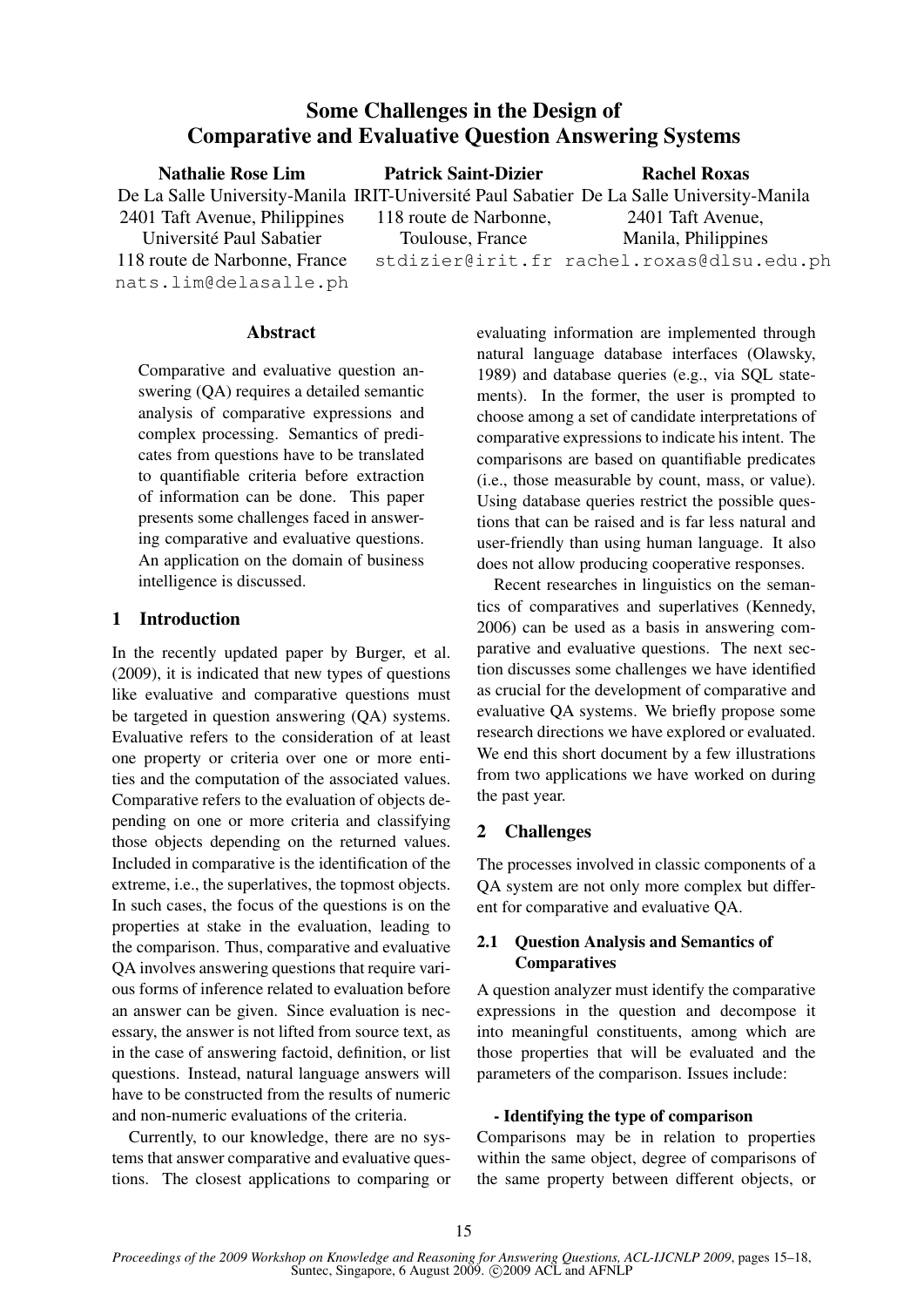different properties of different objects (Kennedy, 2006). In some simple situations, comparative relations in sentences can be extracted automatically via machine learning (Jindal and Liu, 2006). Their approach determines whether the expression is non-equal gradable, equative, or superlative. From this, the type of comparison may be determined from the semantics of the predicate and the properties of the objects through the pairability constraints. In our approach, we want to explore in more depth semantic and conceptual issues and their dependence to context, users, and domains.

# - Determining semantic meaning and converting to quantifiable measures

The properties at stake in the comparison are embedded in the semantics of the words in the question, and possibly in the context that comes with the question. To date, there is obviously no widely available lexical resource containing an exhaustive list of comparative predicates, applied to precise terms, together with the properties involved. These can possibly be derived, to a limited extent, from existing resources like FrameNet or from an ontology where relationships between concepts and terms can be mapped. However, this is tractable for very simple situations, and in most cases, identifying those properties is a major challenge. We plan to explore, over restricted domains, ways to accurately identify those properties through different resources (like Generative Lexicon) and elaborate on inferential models to associate properties for evaluation.

# - Determining limits, ranges, and values that are relative depending on the object

The standard of comparison (i.e., the value) associated to the predicate may be different based on the context, i.e., depending on the object that it is associated to and on the type of predicate. Properties of predicates may be underspecified and/or polysemic and would gain context only when associated with the object. One such predicate is *innovative*. The following are some properties that can be used to evaluate *innovative*.

- innovative product: type of product, number of entities interested in acquiring the product
- innovative company: strategy employed, type of product it produces
- innovative research: number of papers pub-

lished on the same research, number of citations from other authors

To automatically determine the properties, including default values, to be used in the evaluation, other available sources indicating some range of values may be tapped, as is done in answer fusion (Girju, 2001). But rather than retrieving the partial answer, properties needed for evaluation must be retrieved or inferred. In terms of values, we have either numerical values (where comparisons are quite easy to handle) or textual values (that are often discrete). It is then necessary to define comparative scales along basic properties so that those values get ordered. This is a major challenge for our project.

# - Processing superlatives and other forms of quantification related to comparisons

Superlatives and other forms of quantifications in connection with comparative expressions can also be used on top of the basic evaluative expressions. As the semantics of the predicate may encompass multiple properties, strict evaluation of these may trim the list prematurely. Consider the question:

• Which companies *take* the *most risk*?

*Take most risk* entails different dimensions from being *conservative*. In the context of business intelligence, evaluation could be in terms of the amount of investments, types of products invested in, the partners being taken, or all of these criteria. If a strict evaluation of all these criteria is done, the result may not be complete or accurate. We are exploring on relaxing the evaluation of multiple properties before determining the top results and on evaluating the superlative of each of the properties so as to identify which of the properties the object has not met.

# 2.2 Answer Determination

Only when the predicate/s is/are decomposed into properties can proper evaluation take place. We have two situations: either the QA system is connected to a database (which may have been constructed from natural language data as in the case of economic news) or it searches for the response on the Web. In the first case, the main challenge is to convert the concepts of the query into those of the conceptual schema of the database.

In the second case, relevant data must be searched on the Web. A straightforward procedure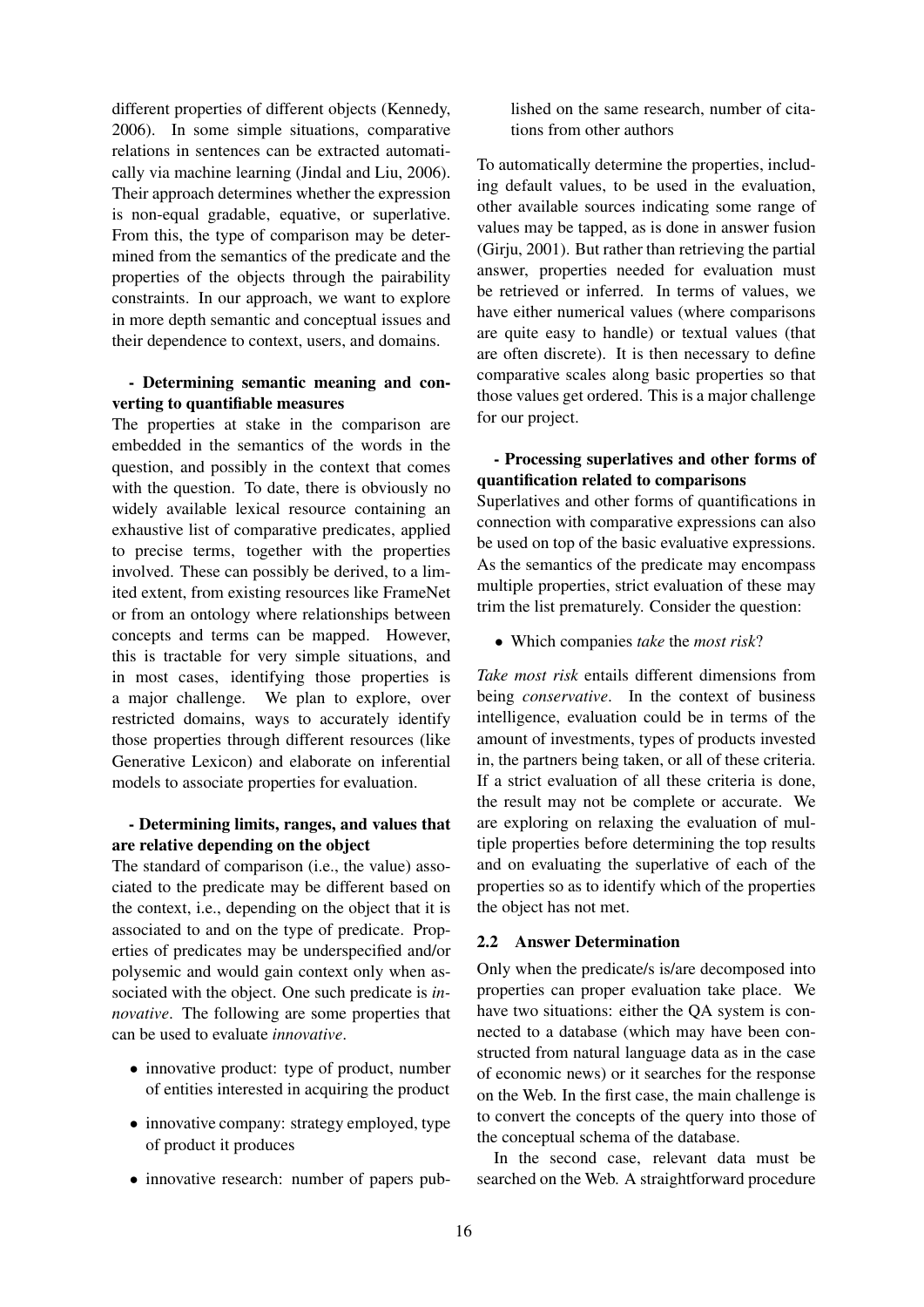consists of extracting keywords from the question, then getting results from search engines from which, via local grammars associated to properties, relevant values may be extracted. We already successfully conducted such an experiment for numerical data fusion (Moriceau, 2006).

### 2.3 Response Generation

The answer cannot be lifted from the source text, thus a response generator component should be part of a comparative and evaluative QA system. As response is to be generated from the results of numeric and textual comparisons of the criteria, it is necessary to go through complex sentence generation, involving comparative expressions. In case the response is not direct, it is also necessary to elaborate adapted forms of cooperativity, by providing the user with adequate forms of explanations, elaborations, examples (of properties), and other relevant information. This is clearly a major challenge, since the quality of the response will reflect the overall credibility of the system.

# 3 Applications

We first carried out a relatively simple experiment on the business intelligence domain, where the criteria for evaluation are almost an exact science. The difficulty is to get the expertise in economics and to formulate it in terms of properties "visible" in the related economic news. An example question is given in (1).

1. Which private biotech companies in Asia have the highest number of transactions from 2005 to 2008?

News articles are used as the source of information to answer these types of questions. They are factual, structured, and concise. They do not contain conflicting information, though there is the possibility of updates but the date is normally included in the information to provide temporal perspective. Rhetorical relations between sentences are being explored to give hints as to the relevance of information in the sentences. Semantic dependencies via thematic roles of arguments within each sentence are being considered to extract data. From the semantic dependency representation, a conceptual representation of these information is created using type-feature structure with the following information:



Location and Date are complex types containing info like country and month, respectively. TransCategory and TransType are transaction categories and its transaction subtype. There can be at most ten companies, where each contains information like the name and location of the company. The ContractedItem is also a complex type containing information like worth of the product.

To build this knowledge base, other web sources are used and a set of inferencing rules is developed to retrieve and store the required information.

Similarly, questions are represented semantically using thematic roles. Then, a conceptual representation is built to map the question focus with the answer from the type-feature representation of the news. To illustrate, the question type-feature structure contains the following:<br>  $\frac{1}{\sqrt{2\pi}} \sum_{n=1}^{\infty}$  Search Contraints



For criteria or properties that are already in the conceptual representation, these are used in the evaluation and/or comparison. For question (1), occurrences of each company that fit the constraints (e.g., location Asia), are counted and the resulting values are compared to determine the top companies.

However, in (2), the sample question involves a non-directly translatable predicate.

2. Does Company X take more risks than Company Y?

Non-directly translatable predicates can be quantifiable by one criterion (e.g., active company: company with above-mean number of transactions), quantifiable by multiple criteria (e.g., company that take-risk: active company that has transactions every year, and has alliances every year but always with new partners or has unstable partners), polysemous (e.g., stable can mean ability to resist motion, steady in purpose, or established),